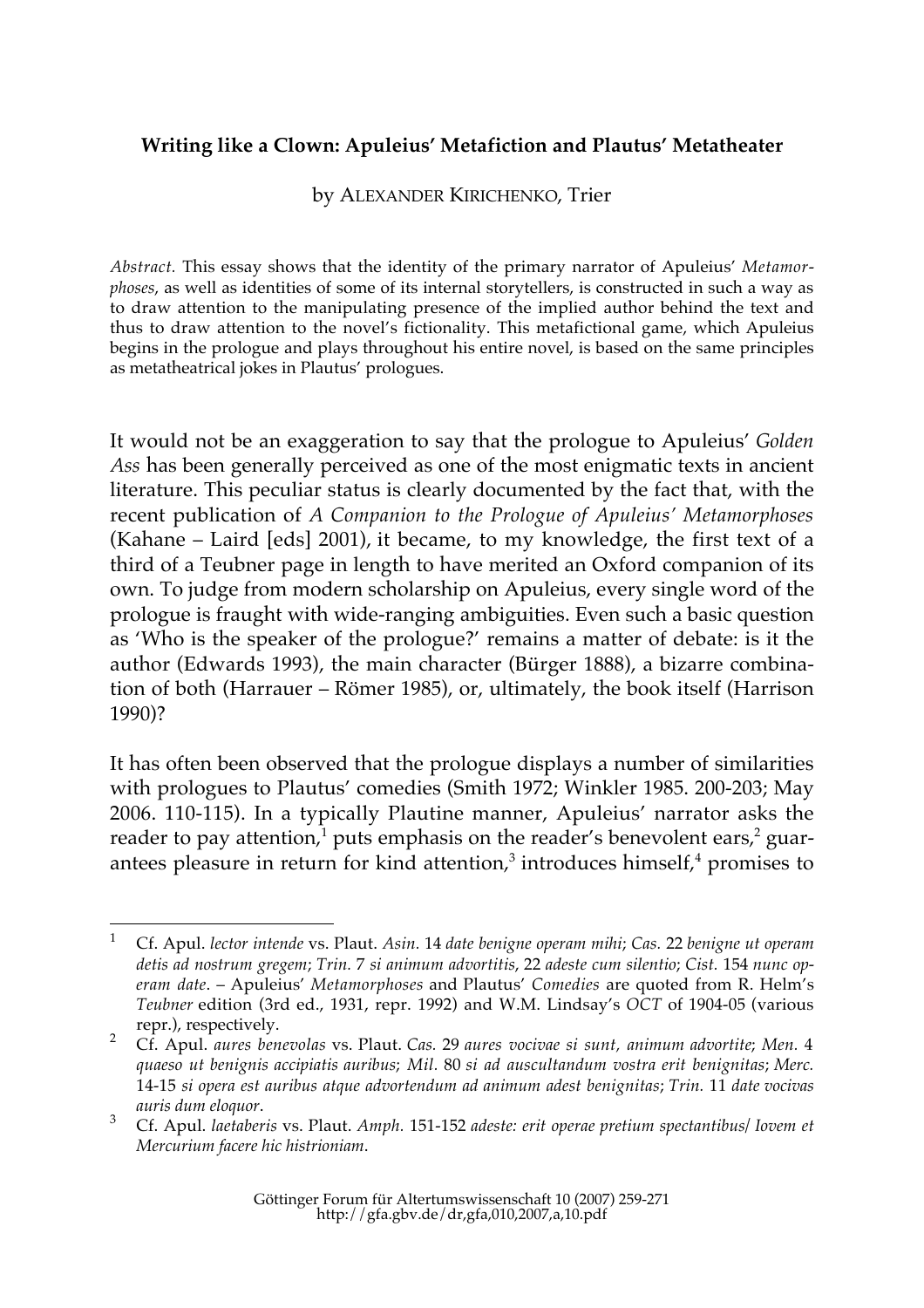be brief, $5$  and imagines his addressee to ask him a question. $6$  His unrestrained verbosity, his rambling style, and his failure to provide an adequate expression for the information he purports to convey also find their parallels in Plautus (Smith 1972.516). And, last but not least, Apuleius' emphasis on the Greek origin of his book (*fabulam Graecanicam incipimus*) succinctly sums up the central message of most of the Plautine prologues, namely that the plays that they introduce are Latin versions of Greek originals (Winkler 1985.202; May 2006.111).

However, the discussion of the extent to which the Plautine intertext influences the meaning of Apuleius' prologue does not confine itself to single verbal echoes or similarities of the basic train of thought. One of the most popular models for the identity of Apuleius' narrator, for instance, is also based on some of Plautus' prologues: just as Plautus' *prologi* are distinct from both the playwright Plautus and the characters in the play, it is argued, so is Apuleius' prologue speaker not to be confused with either Apuleius or Lucius; he is supposed to be much rather, like a Plautine *prologus*, a separate person who, while delivering the prologue, is located outside the fictional world but, once the narrative begins, enters it by impersonating one of the characters (Winkler 1985.203; May 2006.110).

What I would like to do in this article is to propose a new interpretation of the connections between Apuleius' and Plautus' prologues. I argue that, even though the text of the *Golden Ass* gives us no compelling reason to distinguish between the primary narrator and the prologue speaker, Apuleius' indebtedness to the characteristically Plautine humor is in fact much deeper than has been previously assumed.

# **I. Apuleius' Narrators**

Throughout his entire novel, Apuleius plays a curious metafictional game, breaking the fictional illusion that the narrative is an autobiographical account related by a Greek man named Lucius.<sup>7</sup> The primary narrator presents himself

 <sup>4</sup> Cf. the autobiography of Apuleius' narrator prompted by the addressee's question *quis ille?* vs. Plaut. *Amph.* 18 *simulque eloquar nomen meum*; *Trin.* 6-7 *nunc igitur primum quae sim*

*<sup>&</sup>lt;… > dicam*. <sup>5</sup> Cf. Apul. *paucis accipe* vs. Plaut. *Aul.* 1 *ne quis miretur qui sim, paucis eloquar*; *Men.* <sup>6</sup>*quam*

*potero in verba conferam paucissima*. <sup>6</sup> Cf. Apul. *quis ille?* vs. Plaut. *Cas.* 67-68 *sunt hisce quos nunc credo dicere: "quaeso hercle, quid istuc est?"*

<sup>7</sup> On the concept of metafiction, see Waugh 1984 and Scheffel 1997.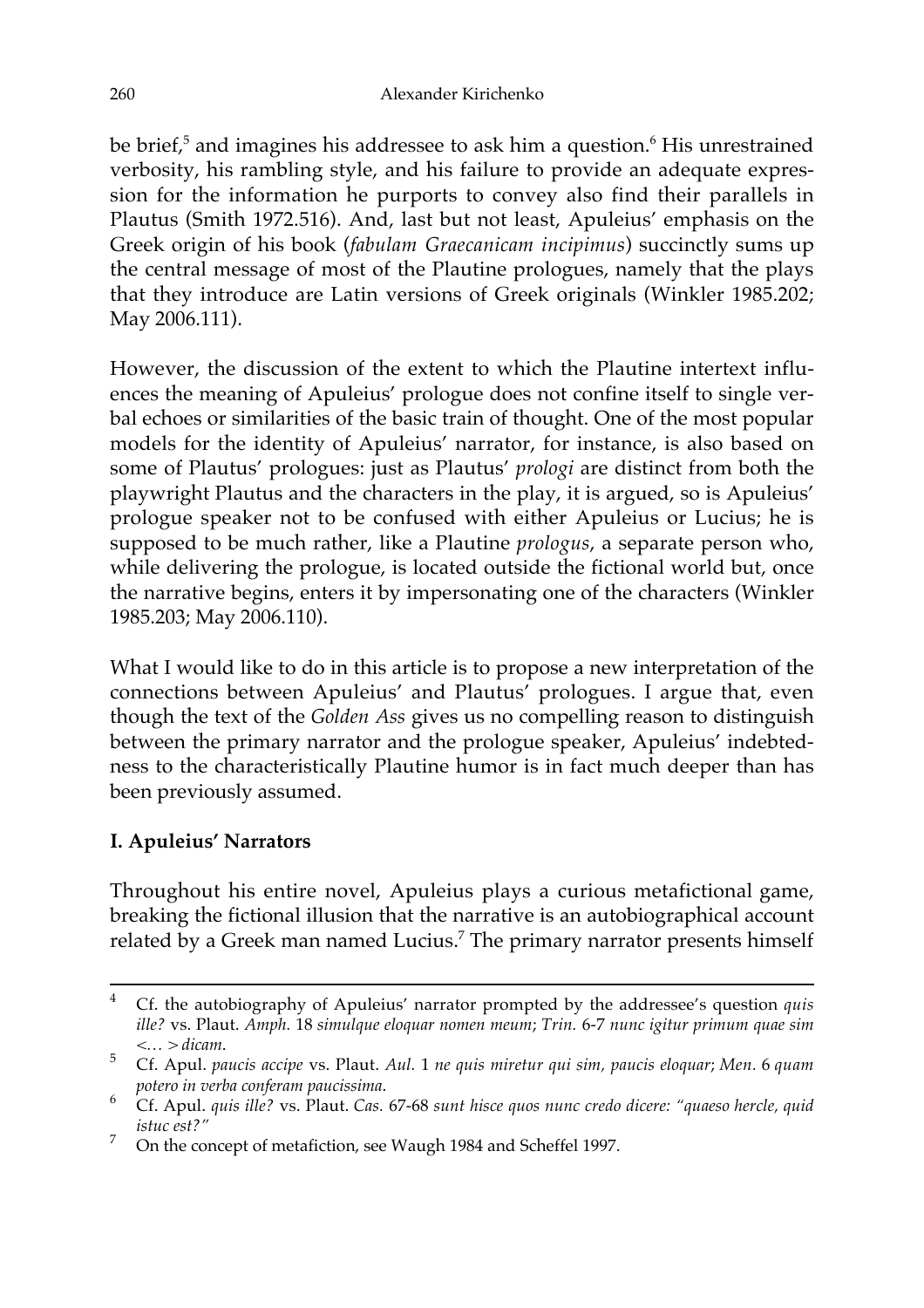now as a wealthy Greek from Corinth (2.12) who inhabits the fictional world of the primary narrative, now as a poor Latin speaker from Apuleius' hometown of Madaurus  $(11.27)$ ,<sup>8</sup> that is, as the Latin author of the novel. Moreover, the supposedly Greek narrator sometimes assumes a detached attitude to things Greek that would much better become the Latin implied author.<sup>9</sup> The impression that arises from such self-contradictory statements is that the author does not aim at concealing the fact that he impersonates a fictional character but that he constantly calls the reader's attention to the irreducible duality of the image of his primary narrator, who is both a Latin writer and a Greek storyteller.

Images of some of the internal storytellers are also explicitly constructed as composite figures resembling that of the primary narrator. In the inserted tales the author similarly continues to remind the reader of his constant manipulative presence behind the text. For instance, the old drunken (and unquestionably Greek) woman, who within the fictional world of the primary narrative is presented as the narrator of the tale of *Cupid and Psyche*, claims that Apollo, even though he is a Greek god from Ionia, gave an oracle to Psyche in Latin for the sake of the Latin author of the tale.<sup>10</sup> Casual references to various things Roman, which sound comically incongruous in the context of the tale, further emphasize its Latin provenience. $11$ 

The Latin author betrays his masked identity not only through such overtly self-referential remarks but also by portraying some of his secondary narrators as the least plausible tellers of their tales or by presenting their manner of narration as ridiculously unsuitable for the subject matter. For instance, the author really seems to go out of his way to emphasize the comic incompatibility between the identity of the drunken delirious old hag entertaining Charite in the robbers' den<sup>12</sup> and the exquisite charm, philosophical depth, and elaborately allusive texture of the tale of *Cupid and Psyche* that she formally reveals. In a similar way, the unbridgeable gap between the narrator's identity and the style of his narrative is stressed in the tale of Charite's death. The il-

 <sup>8</sup> 2.12 *Corinthi apud nos* vs. 11.27 *Madaurensem, sed admodum pauperem.* See Van der Paardt 1981.

<sup>9</sup> E.g., 3.9 *nec mora, cum ritu Graeciensi ignis et rota, cum omne flagrorum genus inferuntur*; 3.29 *inter ipsas turbelas Graecorum genuino sermone nomen augustum Caesaris invocare temptavi*;

<sup>11.17</sup> *renuntiat sermone rituque Graeciensi* πλοιαφεσια.<br><sup>10</sup> 4.32 *sed Apollo, quamquam Graecus et Ionicus, propter Milesiae conditorem sic Latina sorte re-*

*spondit.*<br><sup>11</sup> E.g., the mention of the shrine of the goddess Murcia in the Roman Circus Maximus, which was notoriously frequented by prostitutes, 6.8. See Kenney 1990 *ad loc.*

<sup>12</sup> 6.25 *Sic captivae puellae delira et temulenta illa narrabat anicula.*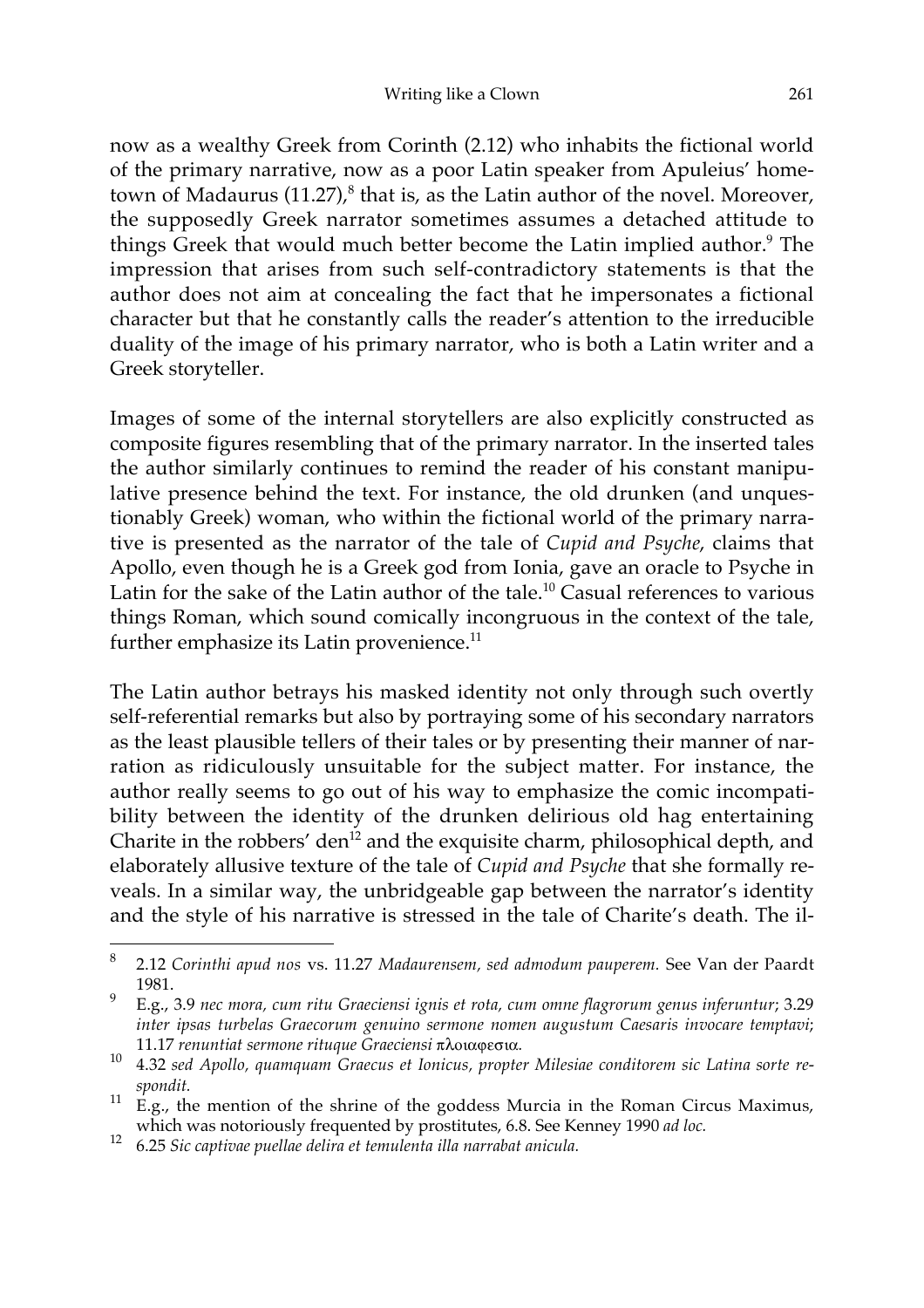literate slave who tells it declares that it is worthy of being written down by learned men *in historiae specimen*. <sup>13</sup> The clear implication of this statement is that he himself is absolutely incapable of producing such an account. However, contrary to what the text explicitly states, the actual narrative that we read is a perfect specimen of learned historiography composed in accordance with the standard rhetorical principles of the genre and interspersed with numerous allusions to other literary works (see Hijmans *et al.* 1985.4-7).

Finally, the robber-tales present a double contrast: the elevated style of the tales is completely inconsistent not only with the narrator's identity but also with their lowly subject matter. The robber-tales are narrated in a style that presents a mixture of heroic epic and military historiography (see La Penna 1985 and Loporcaro 1992). Both the names of their protagonists (Lamachus, Alcimus, and the grandiloquent, vaguely epic Thrasyleon) and the locales in which they unfold (Thebes, Plataeae) are suggestive of the idealized glorious Greek past. The choice of diction and imagery constantly evokes associations with elevated genres: the robbers go to *Thebas heptapylos* (4.9); Lamachus is compared to the great kings and generals of the past and his suicide is portrayed as a glorious deed of truly epic proportions; the third tale, in which Thrasyleon disguised as a bear infiltrates into Demochares' house, is in effect a burlesque of the Trojan-horse episode of the Greek heroic saga (Frangoulidis 1991), etc. At the same time, the narrator of this lofty panegyric to heroic valor is portrayed as a member of the band of crude bloodthirsty robbers who more resemble wild beasts than humans, $14$  whereas the content of the tales is a series of ridiculously inadequate attempts at robbery that miserably fail one after another. Thus the very fact that the tales composed in an ornate and allusive style are repeatedly attributed to humble storytellers not only serves as one of the major sources of humor but also once again explicitly reveals the figure of the cunning Latin implied author hiding behind his different masks.

At the same time, the ridiculously incongruous images of some of the internal storytellers put in perspective the mimetically impossible image of the primary narrator Lucius. In a sense, there is no fundamental difference between the old hag who talks in Platonic allegories or a crude robber who sounds like an outlandish hybrid between Livy and Virgil, on the one hand, and the ascetic Isiac priest practicing law on the Roman forum (11.28-30), who tells sala-

 <sup>13</sup> 8.1 *sed ut cuncta noritis, referam vobis a capite, quae gesta sunt quaeque possint merito doctiores,*

*quibus stilos fortuna subministrat, in historiae specimen chartis involvere.* <sup>14</sup> 4.8 *estur et potatur incondite, pulmentis acervatim, panibus aggeratim, poculis agminatim ingestis. clamore ludunt, strepitu cantilant, conviciis iocantur, ac iam cetera semiferis Lapithis cenantibus Centaurisque similia.*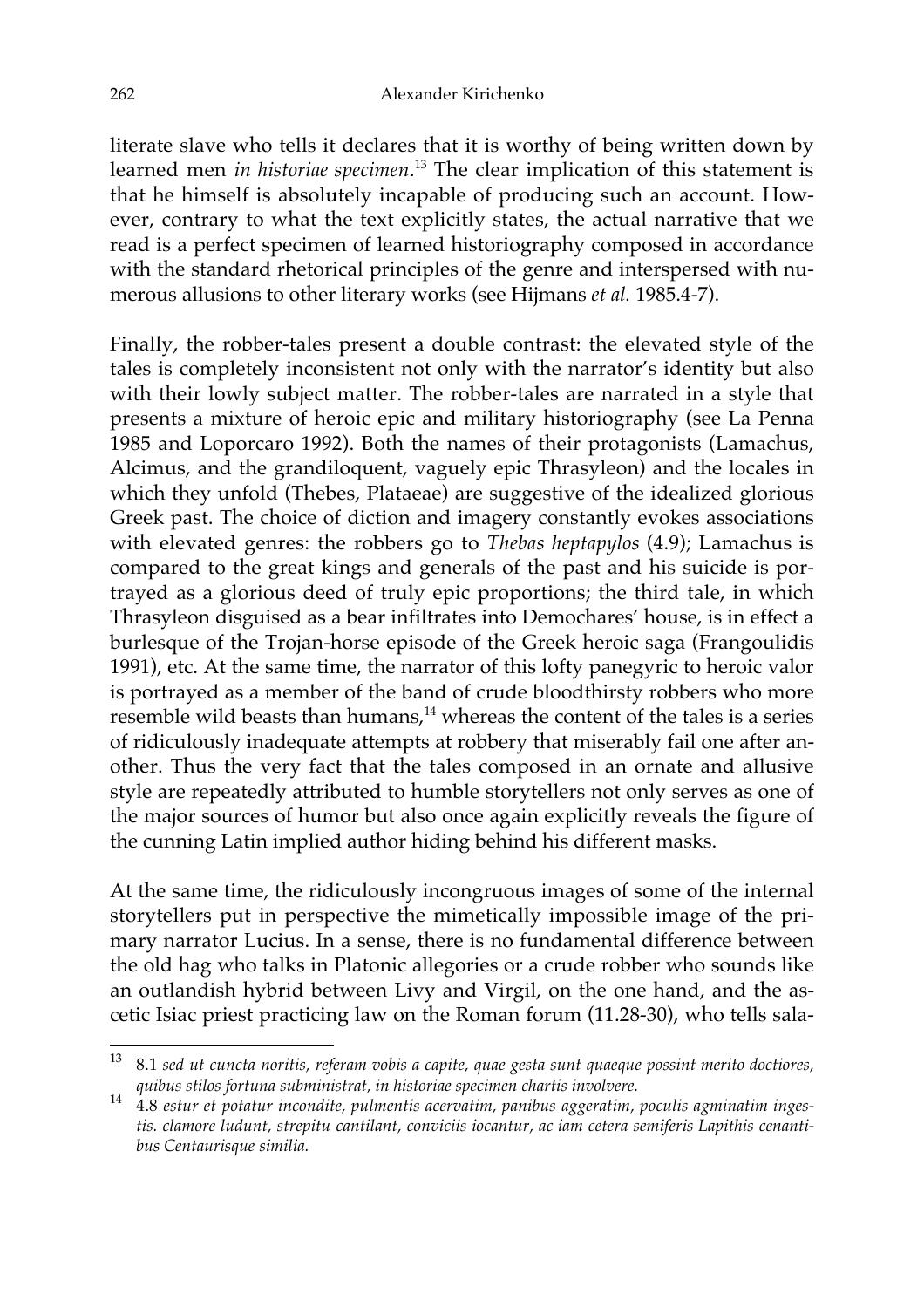cious stories, inadvertently ridicules religion, $15$  and claims that his own style is infinitely remote from forensic speech, on the other (1.1 *exotici et forensis sermonis rudis locutor*). Thus the image of Lucius the narrator emerges as just one of the novel's several comic characters who make the reader laugh not only at the content of their tales but also at blatant incompatibility between their mimetic characteristics and their manner of storytelling.

## **II. Apuleius' Prologue Speaker**

We do not have to wait until the beginning of the narrative proper to encounter this comically self-contradictory primary narrator, who playfully parades his irreconcilable dual identity. The text of the *Golden Ass* contains no signs indicating that the primary narrator Lucius can be separated from the prologue speaker: there is no perceptible change of identity of the narrating 'I' between the prologue and the first sentence of the narrative proper:

1.1 *fabulam Graecanicam incipimus. lector intende: laetaberis.* 1.2 *Thessaliam – nam et illic originis maternae nostrae fundamenta a Plutarcho illo inclito ac mox Sexto philosopho nepote eius prodita gloriam nobis faciunt – ex negotio petebam.*

1.1 I begin a Greekish tale. Give it your attention, reader. You will enjoy it. 1.2 To Thessaly – for I pride myself on stemming from that region too: through the connection on the maternal side of my family with that famous Plutarch and later with his nephew philosopher Sextus – so, it was to this Thessaly that I was on my way to transact some business.

This sentence introduces some additional biographical information explicitly connected with the autobiography that the narrator has presented in the prologue. I would like to put particular emphasis on the fact that the *et* linking the speaker's origin to Thessaly and introducing the mention of Plutarch and Sextus undoubtedly connects this sentence to the description of the prologue speaker's *prosapia*:

1.1 *Hymettos Attica et Isthmos Ephyrea et Taenaros Spartiaca, glebae felices libris felicioribus conditae, mea vetus prosapia est.*

 <sup>15</sup> For instance, the Diophanes tale (2.13-14); the priests of Dea Syria (8.25-9.10); the miller's wife (9.14 *confictis observationibus vacuis fallens omnis homines*). The fact that in Book 11 there is a pervasive emphasis on the exorbitant payments for religious initiations (11.27- 30) acquires extra significance in juxtaposition with the other descriptions of religious activities in the novel and makes the protagonist's conversion look all the more irrational and ludicrous. See Winkler 1985.215-227.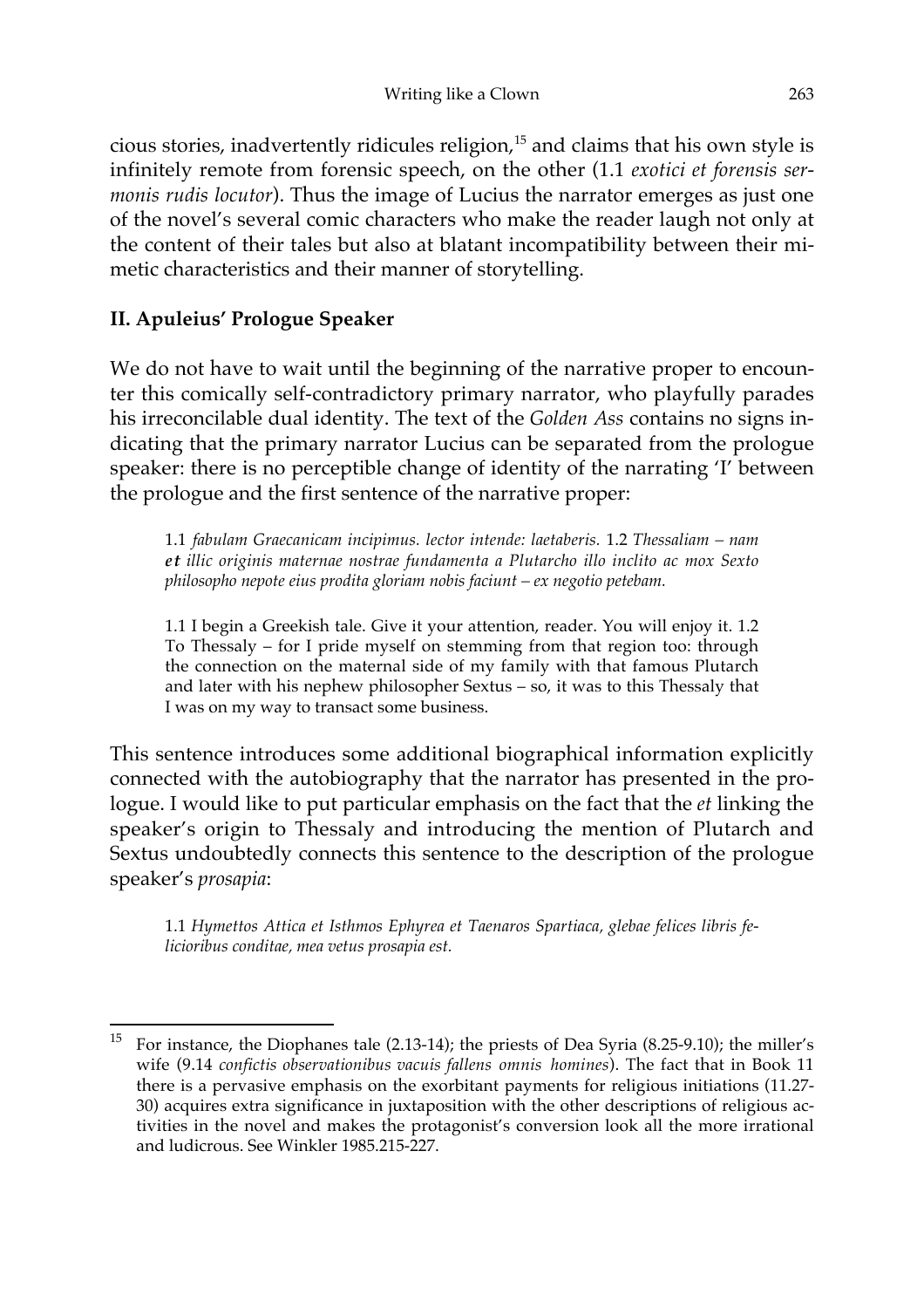#### 264 Alexander Kirichenko

1.1 My ancestors of old come from Attic Hymettus, the Ephyrean Isthmus, and Spartan Taenarus, fertile lands forever enshrined in even more fertile books.

What is more, this information is later on corroborated as true in the fictional world of the novel's protagonist Lucius when we learn that his Thessalian aunt Byrrhena and his mother Salvia are both related to Plutarch.16

Thus the prologue speaker, the primary narrator, and the protagonist are presented in the text as one and the same person. However, the way the identity of this person is constructed in the prologue directly anticipates the metafictional effect of the comic disjunctions that Apuleius produces throughout his entire narrative. The first thing that strikes one as one begins to read the prologue is the self-conscious playfulness with which the narrator oscillates between establishing the illusion of oral communication and pointing to the material aspect of his narrative as a written text:

1.1 *At ego tibi sermone isto Milesio varias fabulas conseram auresque tuas benivolas lepido susurro permulceam – modo si papyrum Aegyptiam argutia Nilotici calami inscriptam non spreveris inspicere –, figuras fortunasque hominum in alias imagines conversas et in se rursum mutuo nexu refectas ut mireris. exordior. quis ille? paucis accipe.*

1.1 Let me weave together different tales in that Milesian mode of storytelling and let me stroke your kind ears with an elegant whisper – as long as you don't scorn to look at the Egyptian papyrus written over with the sharpness of a reed-pen from the Nile – so that you may wonder at the transformations of men's shapes and fortunes into alien forms and their reversions, one in connection with the other, to their own. Who is this? Let me tell you briefly.

On the one hand, he addresses the reader directly as a reader (*lector intende*) and refers to his own writing as writing (*papyrus, calamus, stilus*) but, on the other, he presents his communication with the reader as an imaginary oral conversation. The stance that the narrator adopts is that of an experienced oral storyteller trying to sell his own product by making it look as attractive as possible: the strong adversative force of *at ego* seems to contrast the prologuespeaker's offer with other texts that the addressee is in the position to choose from, whereas the promise of a diverse (*varias*), elegant (*lepido*), and relaxing (*susurro permulceam*) entertainment seems to be designed to provide a persuasive argument for the reader to lend his kind ears (*aures benivolas*). In all of this, there is a continuous emphasis on aural perception: listening to the narrator's *lepidus susurrus* is explicitly associated with physical pleasure that is

 <sup>16</sup> 2.3 *nam et familia Plutarchi ambae prognatae sumus*.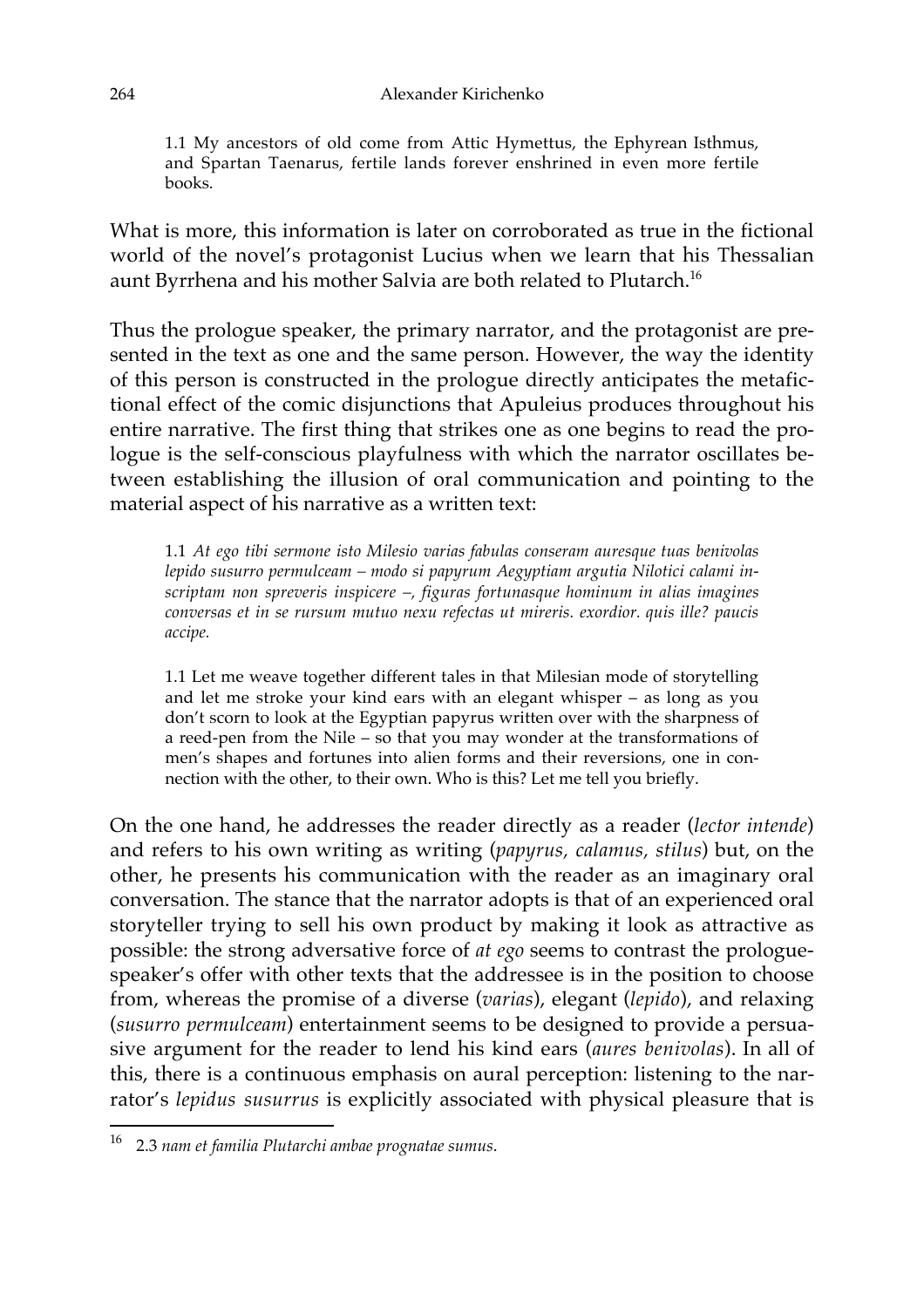hard to resist; all the recipient has to do is lay back, relax, and let the narrator "soothe his ears". In other words, the reader is insistently lured to enter the narrator's fictional world, to start playing the narrative game of make-believe by pretending to be a listener of the narrator's stories.<sup>17</sup>

When the prologue speaker says that he can only soothe his addressee's ears with an agreeable whisper if the addressee does not scorn to examine the Egyptian papyrus inscribed with a sharp pen from the Nile (*modo si papyrum Aegyptiam argutia Nilotici calami non spreveris inspicere*), it sounds on the surface just as another self-ingratiating appeal to the reader to continue to read the book that he holds in his hands. At the same time, there seems to be more to this parenthetic remark: the explicit opposition between the oral and the written mode introduced by the mention of the Egyptian papyrus produces the impression of a clownish joke, since being reminded of the fact that, despite the injunction to adopt the fictional posture of a benevolent listener, the reader is in reality not listening but reading strikes one as, at best, superfluous and, by any count, quite silly. It is precisely the self-evident incongruousness of this phrase that creates the comic effect: it is as if the narrator were to say, 'in order for me to stroke your ears, you will have to use your eyes'.

The humor entailed in the juxtaposition of listening and reading in the first sentence of the prologue has clear metafictional implications. By inviting the reader to participate in the narrative game of make-believe and then immediately reminding him of the obvious fact that it will be just a game, the prologue speaker lays bare and effectively reenacts the paradoxical duality of fictional communication. In order to enjoy fiction, the reader must project a fictional self upon the fictional world, access to which, however, can be gained only through the medium of signs printed on paper (or inscribed on an Egyptian papyrus) processed by the reader as an empirical human being (cf. Pavel 1986.89). The fact that the narrator explicitly points to the activity performed by the reader in the extratextual world crosses the boundary between the world of fiction and the real world and thus completely disrupts the fictional illusion that he has just begun to establish. What makes this operation look like a rather silly joke in this specific case is that the redirection of the reader's attention from the fictional world to the literary artificiality of the text, which the narrator accomplishes here, does not point to any higher-level features of the narrative as a constructed artifact but focuses exclusively on its most obvious material quality as a piece of writing.

 <sup>17</sup> On the concept of fiction as a game of make-believe, see Walton 1990.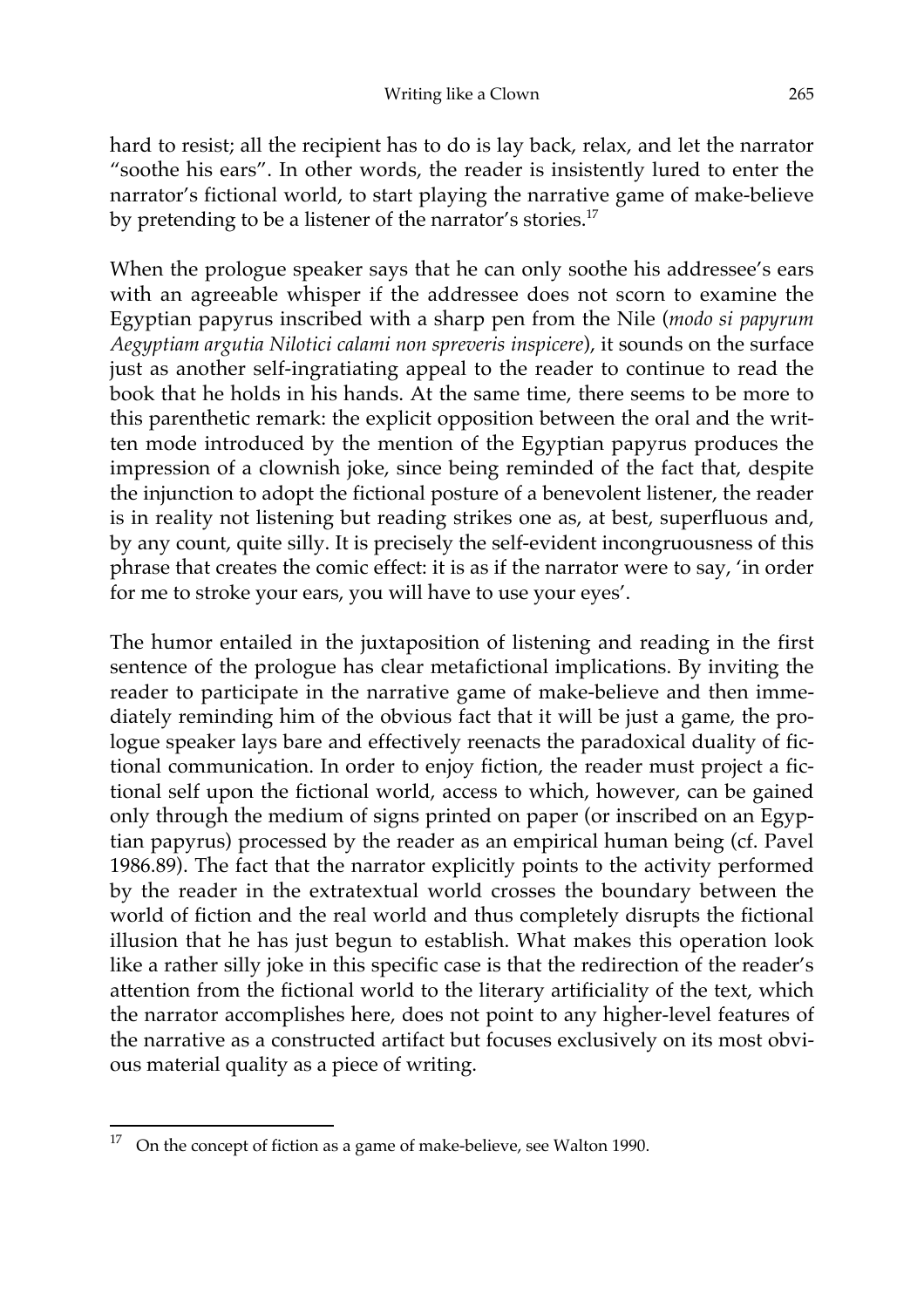It has been observed (Winkler 1985.18o) that Apuleius' prologue in effect consists of two prologues (1. *at ego … exordior*; 2. *Hymettos … laetaberis*) connected by a short dialogic interlude (*quis ille? paucis accipe*). The first part of the prologue provides information about the content and the general tenor of the book. The fact that the narrator announces at the end of the first part that he is ready to begin his narrative (*exordior*) indicates that the information it contains is, in his opinion, perfectly sufficient to fulfill the prefatory function of the prologue. The metafictional humor inherent in the contrast between the soothing of the ears and the sharpness of the reed pen from the Nile is not sufficient *per se* to affect the reader's mental image of the narrator: on the whole, the first part of the prologue may leave one with the impression that the narrator is simply identical with the witty implied author.

The second part of the prologue prompted by the imaginary addressee's question (*quis ille?*) clearly points to a higher complexity of the narrator's image. To begin with, it is obvious that the brief autobiography that serves as the answer to the addressee's question cannot refer to the author: the narrator's self-description as a Greek who learnt Latin as an adult<sup>18</sup> does not square with what we otherwise know about Apuleius, who was born and raised in predominately Latin-speaking North Africa. Besides, the manner in which the narrator introduces himself also calls attention to the fact that he focuses not on himself as a writer but on the fictional role of an oral entertainer that he is playing. In direct contrast to some Greek historians (Herodotus, Thucydides, etc.) and the novelists who imitate them (Chariton, Xenophon of Ephesus), who introduce themselves by name and put strong emphasis on their authorship,<sup>19</sup> Apuleius' narrator does not mention his name and frames his autobiography as part of the fictional world of the oral communication with the addressee (*quis ille? paucis accipe*). Moreover, the fact that, in answering the question about his identity, he concentrates exclusively on his education and language skills shows that he is less concerned with the immortality of his personal fame as an author than with successfully persuading his addressee *here and now* that he possesses sufficient credentials to do the storytelling job announced in the first part of the prologue. This stance is more characteristic of an oral storyteller, eager to attract an audience and to keep them interested in the story than of an actual author worried about the fate of his book.

 <sup>18</sup> 1.1 *mox in urbe Latia advena studiorum Quiritium indigenam sermonem aerumnabili labore nullo magistro preaeeunte aggressus excolui.*<br>E.g., Thuc. 1.1 Θουκυδίδης 'Αθηναῖος ξυνέγραψε τὸν πόλεμον τῶν Πελοποννησίων καὶ 'Αθη-

ναίων.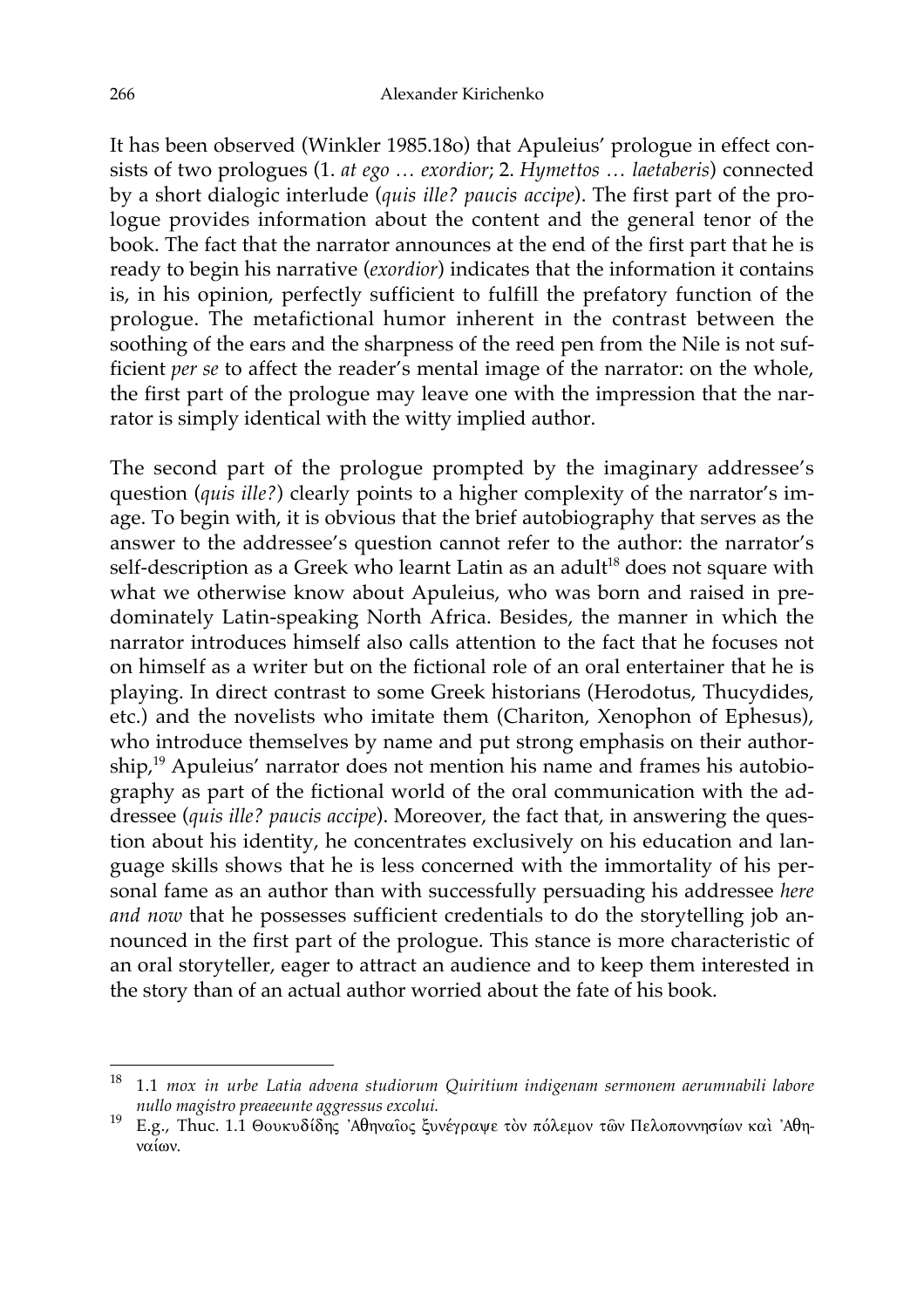Thus the prologue creates a template of how the primary narrator is to be understood throughout the entire novel: the narrator is introduced in the prologue as the (Latin) implied author who assumes the persona of a Greek oral entertainer. Through his metafictional humor that undermines the fictional illusion of oral communication, the narrator slyly allows the reader a glimpse at both sides of his complex identity. In other words, it is already in the prologue that the Latin author of the novel dons the mask of a Greek storyteller, which he then continues to wear intermittently throughout his entire narrative in such a way as to encourage the reader to be constantly aware of its artificiality.

### **III. Plautus' Prologues**

Prologues of some of Plautus' comedies form an invaluable intertext that anticipates the relationship between Apuleius' narrator as a writer and the mask of an oral entertainer, with which he only half-conceals his true identity. I claim that the relationship between the two sides of Apuleius' narrator (as a writer and as a fictional oral entertainer) can be conceived of in similar terms as that between the *prologus* as an actor and the *prologus* as a character in the play. 20

The fictional world of Plautus' comedies is never hermetically closed so as to create the impenetrable sense of dramatic illusion. On the contrary, his spectators are constantly reminded of the fact that they are watching a play. The humor of many of Plautus' prologues is based on a constant play on the permeability of the boundary between the fictional world of the play and the empirical world of the theater where the performance takes place. The metatheatrical comments, with which the Plautine *prologi* intersperse their introductory remarks, stress their awareness of belonging to both worlds and thus serve as a transitional step for the spectators between their own everyday concerns and the action of the play that they are invited to enjoy.

Although the spectators of a Plautine play are insistently lured to enter its fictional world, they are also asked to be kind judges of the play as a performance. In other words, what is required from them is full awareness of their participation not only in the narrative audience, emotionally moved by the mimetic aspect of the play, but also in the authorial audience, capable of appreciating the author's role as the creator of its fictional world.<sup>21</sup> Constant conflation of the conventions operative in the creation of the fictional world and the conventions of its reception constitute the foundation of the buffoonish

<sup>&</sup>lt;sup>20</sup> On metatheatrical elements in Plautus, see Moore 1998.67-90.<br><sup>21</sup> On authorial and narrative audiences, see Pehinevitz 1987.20

<sup>21</sup> On authorial and narrative audiences, see Rabinowitz 1987.20-29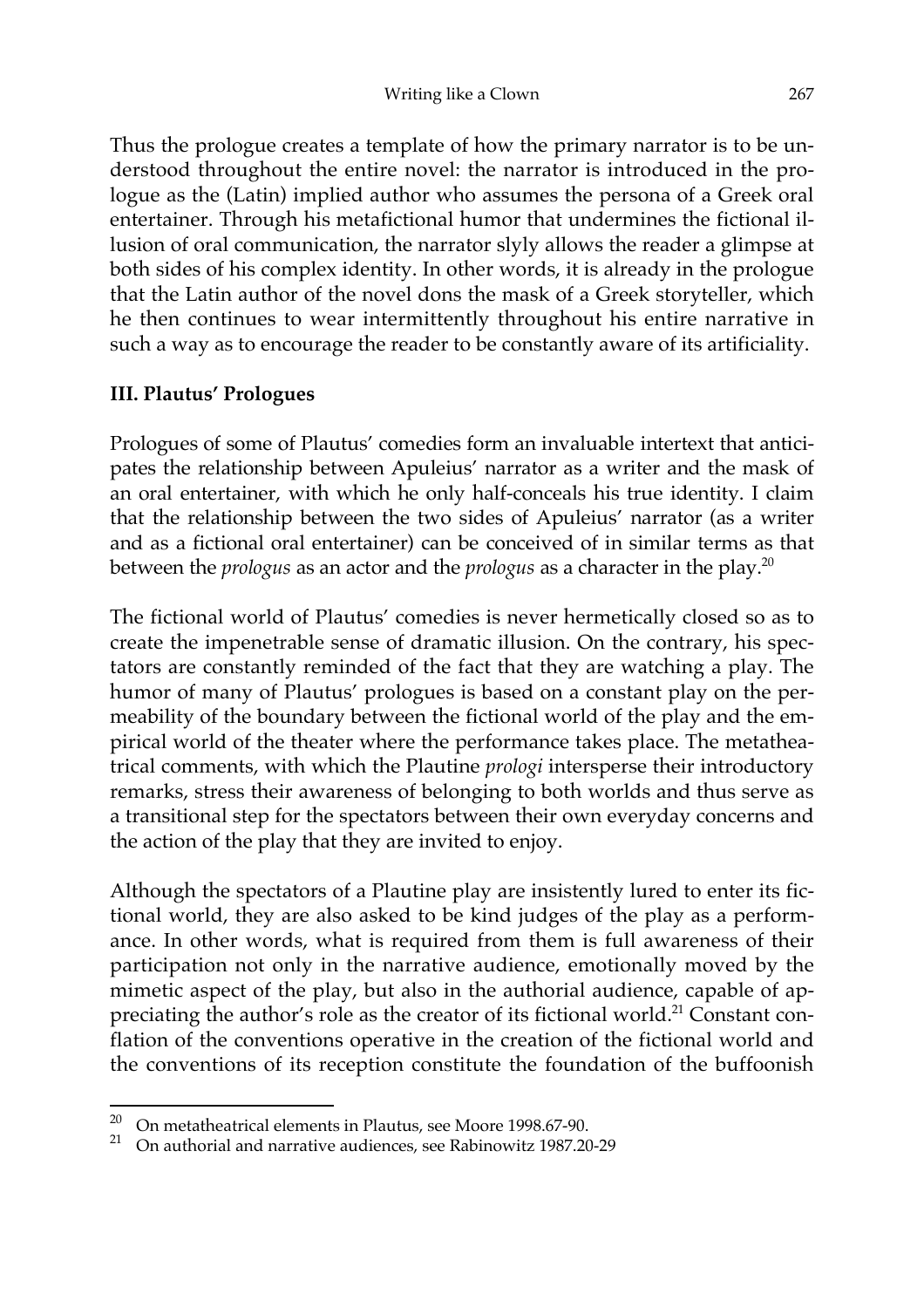humor characteristic of the Plautine prologues. The self-conscious breach of the dramatic illusion that inevitably ensues from this humorous conflation is obviously not a mimetic flaw but one of the primary catalysts of the spectator's laughter that guarantees the success of the play.

Plautus' *prologi* can be either located outside the fictional world of the play (e.g., *Asinaria, Captivi, Casina, Menaechmi, Poenulus, Truculentus*) or double as fictional figures. Of those prologue speakers who are fictional characters some do not participate in the main action of the play at all (*Aulularia, Cistellaria, Rudens, Trinummus*) while some play a leading part in it (*Amphitruo, Mercator, Miles Gloriosus*).<sup>22</sup> Notwithstanding the principal relationship between the prologue speaker and the play, however, most of them are extremely comfortable with crossing back and forth the boundary between the world of the play and the world of the theater.

In the *Amphitruo*, the prologue speaker Mercury is at the same time one of the main characters of the play. While introducing himself and his father Jupiter, he keeps indiscriminately alternating references to both of them as gods, that is, as characters in the play, and as actors. The prologue speaker starts by speaking as the god Mercury, universally known as the divine herald and the promoter of material gain. He talks at length about his capacity to give wealth and to bring good news (1-14) and then, all of a sudden, breaks the illusion and addresses the spectators of the play directly: they should pay attention to the performance with the same intensity with which they normally desire Mercury's benefactions (13-16). This remark immediately betrays him as an actor primarily concerned with the success of the production. Mercury continues this metatheatrical game throughout the entire prologue. He says, for instance, that although Jupiter is confident that the spectators respect and fear him as becomes the highest god (22-23), he is extremely nervous before the performance since he, as everybody else, is born from mortal parents (26-29 *etenim ille quoius huc iussu venio, Iuppiter / non minu' quam vostrum quivis formidat malum: / humana matre natus, humano patre / mirari non est aequom sibi si praetimet*). So, Jupiter as well is not only an omnipotent god but also a lowly actor (88 *ipse hanc acturust Iuppiter comoediam)*.

What Plautus does here is to present both Mercury and Jupiter as composite images of actors playing fictional roles. The humor of the *Amphitruo* prologue originates from the fact that they are neither just actors nor just fictional char-

 <sup>22</sup> On Plautus' prologues in general see Abel 1955.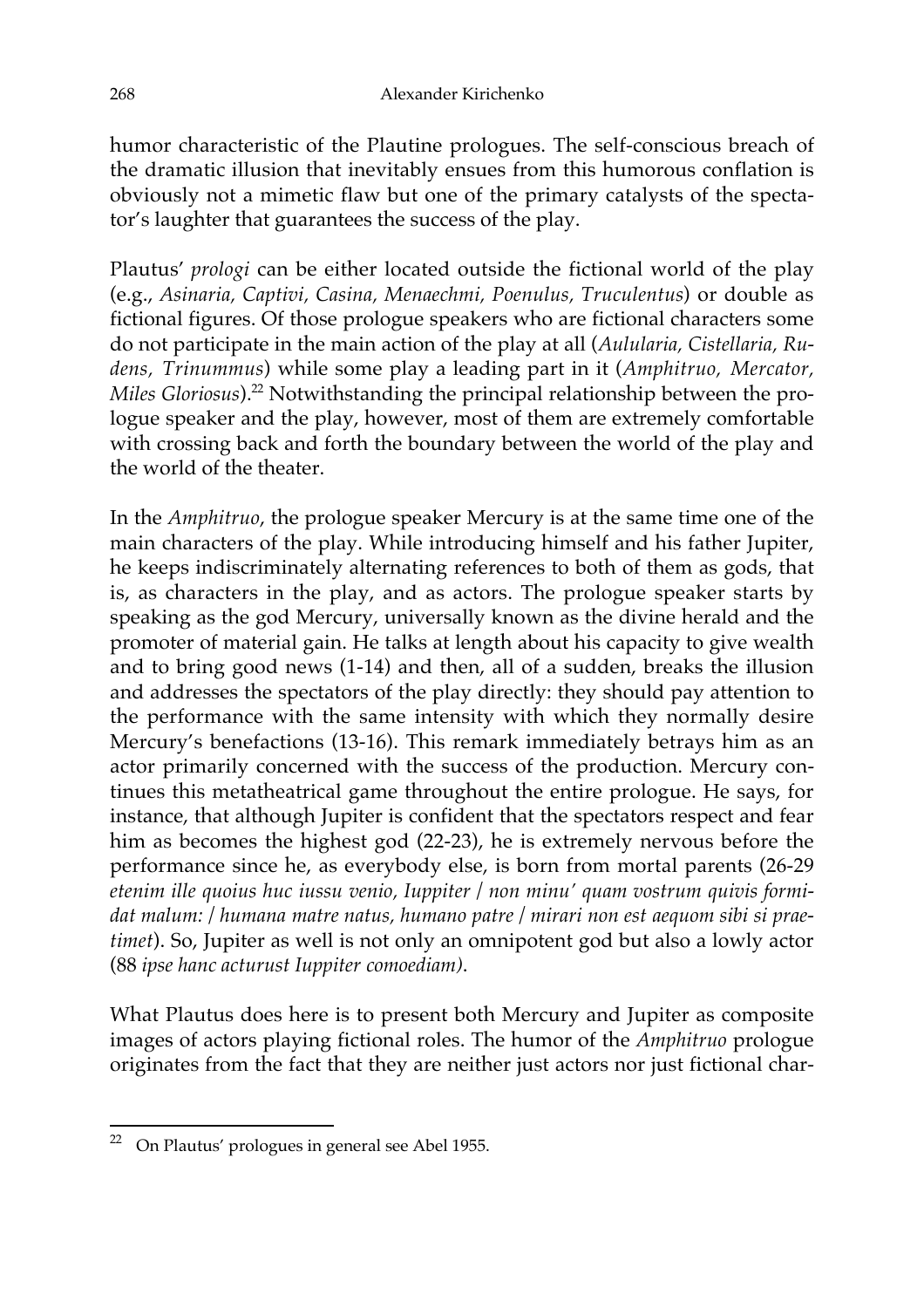acters but both at the same time and Plautus wants us to laugh at the incongruities that this duality produces.

We encounter innumerable similar jokes in other Plautine prologues as well. In the *Casina*, the prologue speaker in his summary of the *argumentum* mentions that the prostitute Casina will be found out in the end to be a chaste virgin and a freeborn Athenian citizen; so, if anyone of the spectators dare offer her money for sex after the play is over, they will be punished (*Cas.* 84-86). In the *Menaechmi* and in the *Poenulus*, Plautus uses the same metatheatrical joke twice: while summing up the *argumentum*, the prologue speakers of the two plays pretend to actually go to the city where the next turn of the plot takes them, offer the spectators to get them there anything they want if they give them money to buy it, and make fun of the fools who would accept this offer (*Men.* 49-56 and *Poen.* 79-82). In the *Mercator*, the prologue speaker is the main character of the play, who decides to kill two birds with one stone: to summarize the plot and to tell the audience about his own amorous predicament (*Merc.* 1-2). He rejects the comic convention, according to which the lover complains about his woes to the Night, the Sun, the Moon, etc., and says he prefers to share his human concerns with other humans, that is, with the audience (*Merc.* 3-7). So, he switches back and forth between his own fictional love story and the Greek play translated into Latin by the author Plautus (*Merc.* 8- 11). In the *Poenulus*, the prologue speaker is explicitly located outside the fictional world of the play: his only role consists in bringing the audience into the right mood for the play and in summarizing its plot. Moreover, he presents himself as an actor who after the prologue has to dress to play one of the characters (*Poen.* 126 *ibo, alius nunc fieri volo*). However, while delivering the prologue, he guarantees the veracity of the information that he cites by appealing directly to sources inside the world of the play (*Poen.* 61-63).

In some plays, the prologue speaker emphasizes the complete control the author (Plautus or the author of the Greek original) exercises over the fictional world of the play. In the *Casina*, the prologue speaker says that one of the characters will not be able to appear on stage because Plautus prevented it by destroying a bridge (*Cas.* 64-66). In the *Rudens*, the star Arcturus playing the role of the *prologus* points out that the reason why the city in which the action of the play takes place is Cyrene is simply because the Greek playwright Diphilus wanted it that way (*Rud.* 32-33). In the *Trinummus*, the personified allegory Luxuria knows that she is delivering the prologue only because Plautus created her (*Trin.* 8). And in the *Truculentus*, the prologue speaker asks the audience to allow Plautus to use a small portion of their city to construct Athens there (*Truc.* 1-3).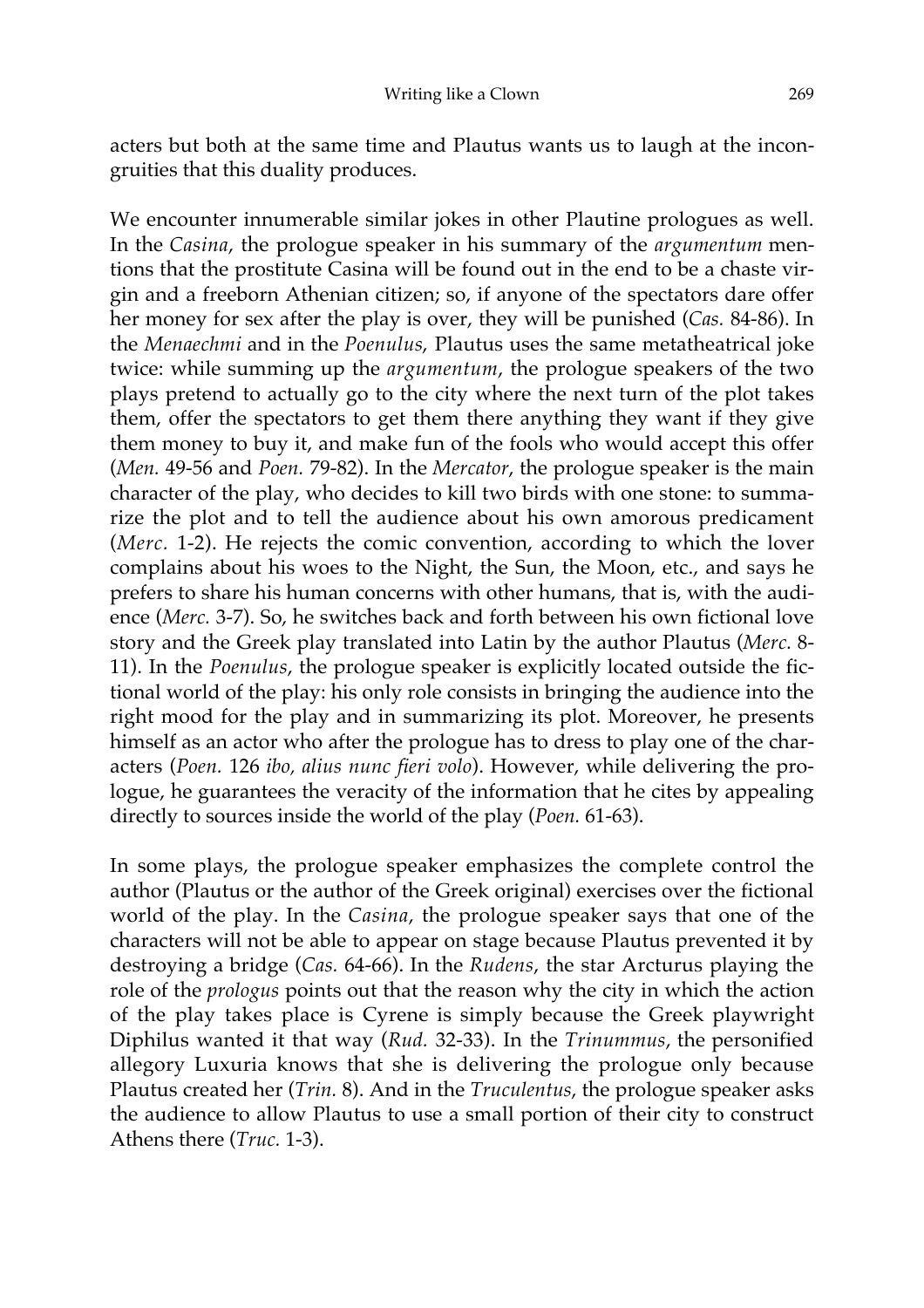In all these examples Plautus lays bare the most fundamental convention of mimetic theater, which requires that the spectators make-believe that the actor on stage, wearing a mask and a funny costume, actually *is* the fictional character that he pretends to be. Plautus' *prologi* do not completely merge with their mimetic masks but continuously fall out of their fictional roles in various highly amusing ways. I find that the situation in Apuleius' narrative is quite similar. As I have shown, the narrator of the *Golden Ass* is neither just a fictional writer nor just a fictional oral storyteller, but a writer impersonating a storyteller. When he says that he will soothe his addressee's ears by letting him read the text inscribed on an Egyptian papyrus, he does something very similar to Plautus' Mercury, who informs the audience that the omnipotent god Jupiter is nervous before the performance because he was born from mortal parents, or to the prologue speaker of the *Menaechmi*, who makes a joke out of 'walking' to Epidamnus. Like Plautus' prologue speakers, Apuleius' narrator acts like a buffoon – now putting on his mask, now dropping it again – in such a way that his role-playing eschews the illusory mimetic effect but insists on being taken for what it is, namely just role-playing.

The main difference between the two is that they belong to different media. Whereas Plautus' prologue speakers flaunt and ridicule conventions of acting on stage, Apuleius' narrator does the same thing with conventions of fiction writing. What is funny about Plautus' *prologi* is that they explicitly attract attention to the fact that they are ultimately actors impersonating characters in the play. It is as if they were to say to the audience, "you know perfectly well that I'm just pretending to be so and so, and I know too that you know; so, let's just both admit it and have fun." Apuleius retains this buffoonish tone of the Plautine prologues but transposes it into his writing. On the one hand, it is true within the fictional world of his novel that the narrating 'I' is a Greek oral storyteller but, on the other, it is also true in the 'reading' world of the implied reader and the implied author that the text in question is written on an Egyptian papyrus by the writer Apuleius, who, albeit in a different sense, can also be claimed to be its narrator. In a typically Plautine manner, Apuleius' roleplaying narrator admits that he is just an impersonator and turns the incongruity between his actual status and the mask that he wears into an exuberant comic game.

Thus both Plautus and Apuleius derive their humor from the conflation of the world of their fictions and the world of the medium that enables these fictions to come about. For Plautus this medium is theater, for Apuleius a papyrus roll. But even though Apuleius transforms the metatheatrical antics of Plautus' comic stage into a metafiction inscribed on an Egyptian papyrus, the humor remains essentially the same.